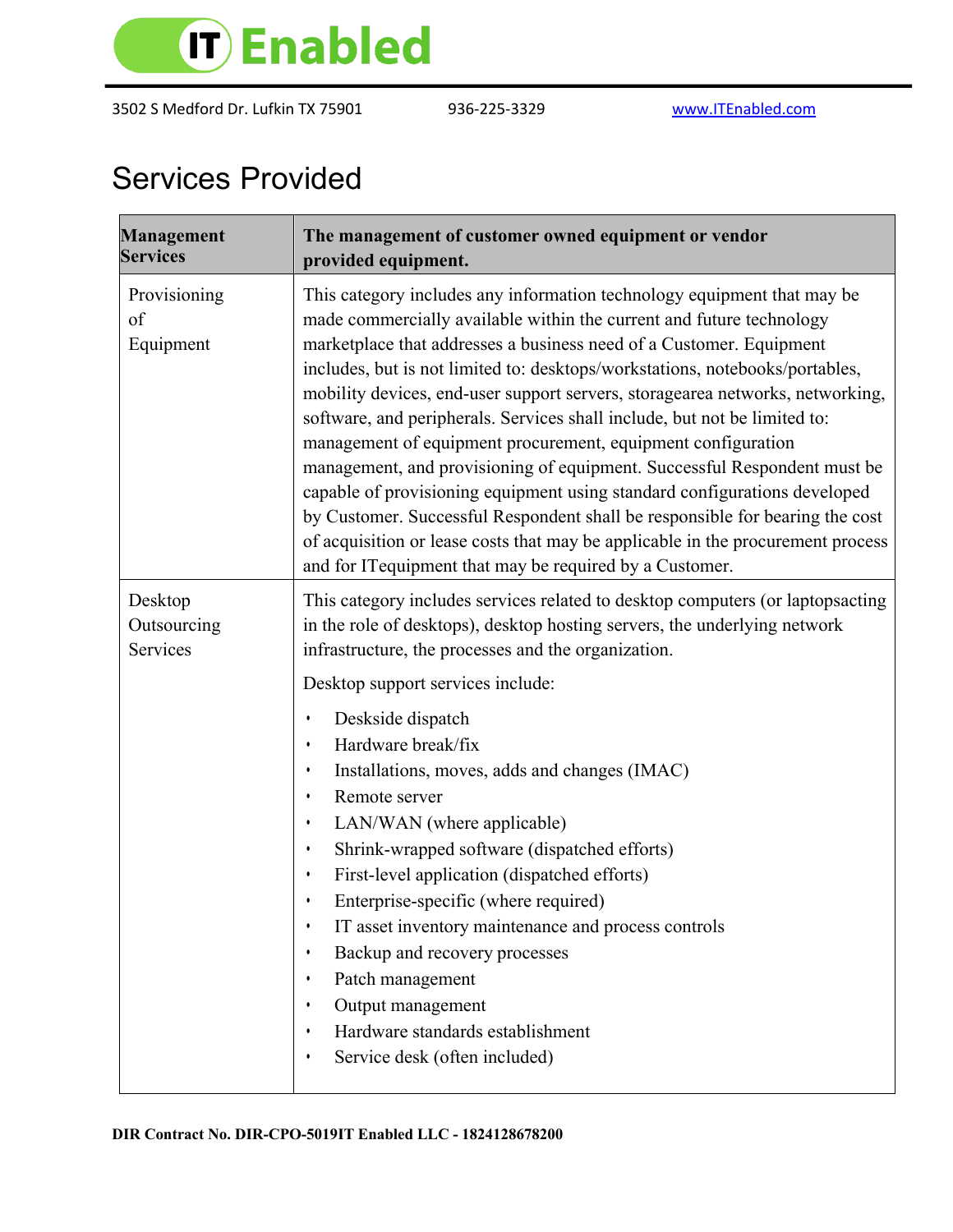

| <b>Asset Tracking</b><br>Services | Maintain a central asset management system to maintain tracking of Successful<br>Respondent owned equipment to include, but not be limited to: physical location,<br>user, software licenses, maintenance records, and end of Agreement term dates.                                                     |
|-----------------------------------|---------------------------------------------------------------------------------------------------------------------------------------------------------------------------------------------------------------------------------------------------------------------------------------------------------|
|                                   | Information should be updated as necessary to account for<br>Installs/Moves/Adds/Changes (IMAC), maintenance, and deskside support. The<br>system should also be used for tracking any services that are provided on<br>Customer owned equipment that may be applicable to a Supplemental<br>Agreement. |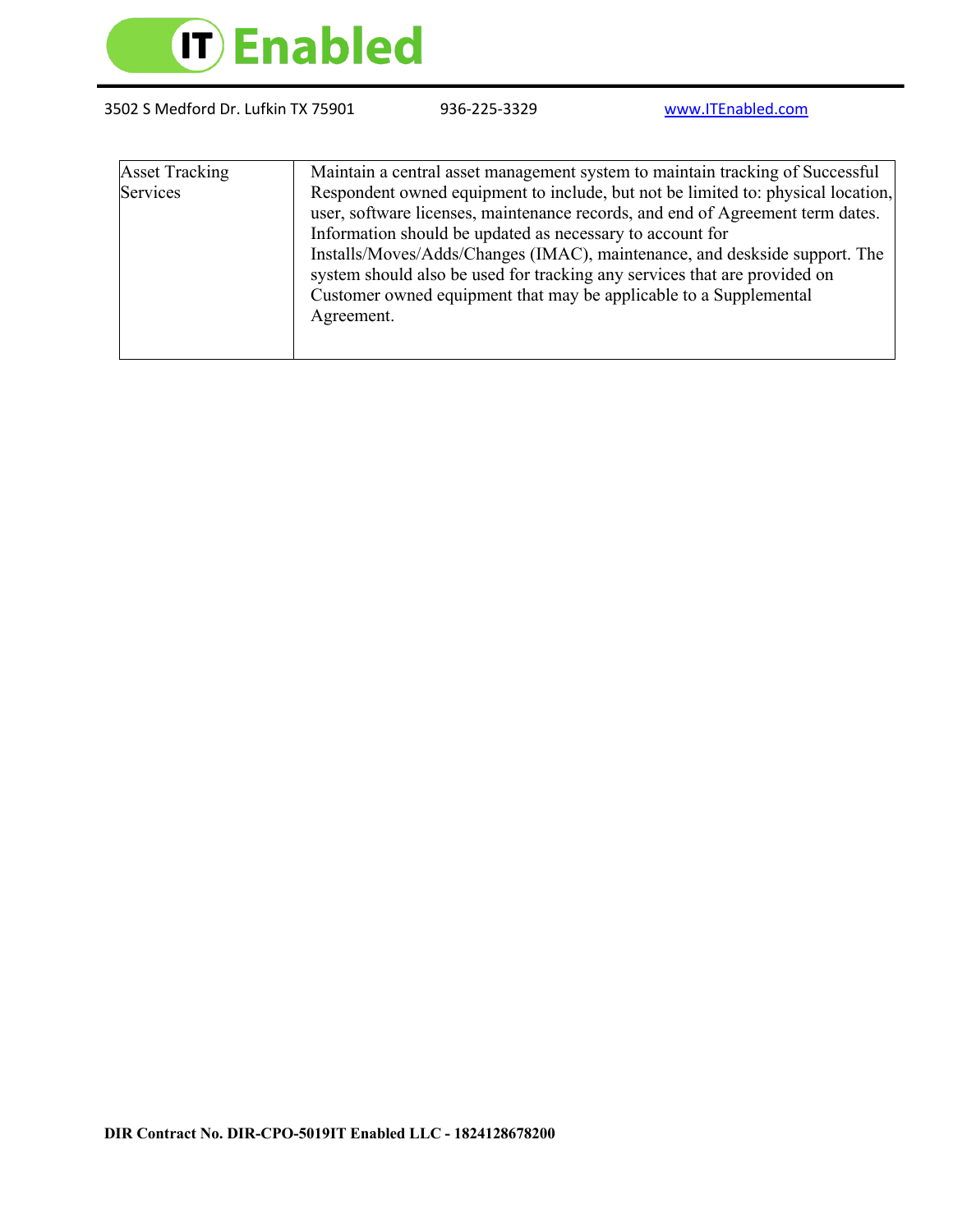

| <b>Support Services</b>                                   | Services provided in the course of providing Management Services.                                                                                                                                                                                                                                                                                                                                                                                                                                                                                                                                                                                                                                                                                                                                              |
|-----------------------------------------------------------|----------------------------------------------------------------------------------------------------------------------------------------------------------------------------------------------------------------------------------------------------------------------------------------------------------------------------------------------------------------------------------------------------------------------------------------------------------------------------------------------------------------------------------------------------------------------------------------------------------------------------------------------------------------------------------------------------------------------------------------------------------------------------------------------------------------|
| <b>Service Desk</b>                                       | Manage and supply a toll-free telephone number, email address, or<br>web-based application for a Customer to report maintenance issues,<br>trouble-tickets, and request other how-to assistance as necessary.<br>Process must include a timely confirmation of receipt of all Customer<br>reports and a resolution status of all service requests submitted.<br>IT service desk is defined as the provision of internal end-user support<br>for all IT services and includes:<br>Labor, facilities, systems, processes, management and connectivity<br>for service desk support<br>First-level and second-level support<br>Problem categorization and logging<br>Problem tracking and escalation<br>Problem resolution<br>Remote access and resolution                                                         |
| On Site Support &<br>Moves/Adds/Changes<br>(MAC) Services | Provide day-to-day technical on-site support services, to include, but<br>not be limited to: option of Successful Respondent staff residing at a<br>Customer location, assisting with complex problem identification,<br>resolving complex issues which cannot be resolved by assistance of the<br>help desk, installation of emergency hardware/software fixes,<br>troubleshooting, physical relocation of equipment, continuing<br>equipment modifications or upgrades, installation/de-installation,<br>packing/unpacking of equipment, and swaps/replacement of<br>equipment. Successful Respondent shall be capable of providing the<br>services described for volume-based projects that affect several end-<br>users as may be necessary throughout the term of a Customer's<br>Supplemental Agreement. |
| Remote Support<br><b>Services</b>                         | Manage and provide remote support to "take over" and support a piece<br>of equipment from a centralized location by Successful Respondent<br>personnel. Successful Respondent shall provide phone support to<br>assist in resolution of problems from a location that is remote to the<br>end-user Customer.                                                                                                                                                                                                                                                                                                                                                                                                                                                                                                   |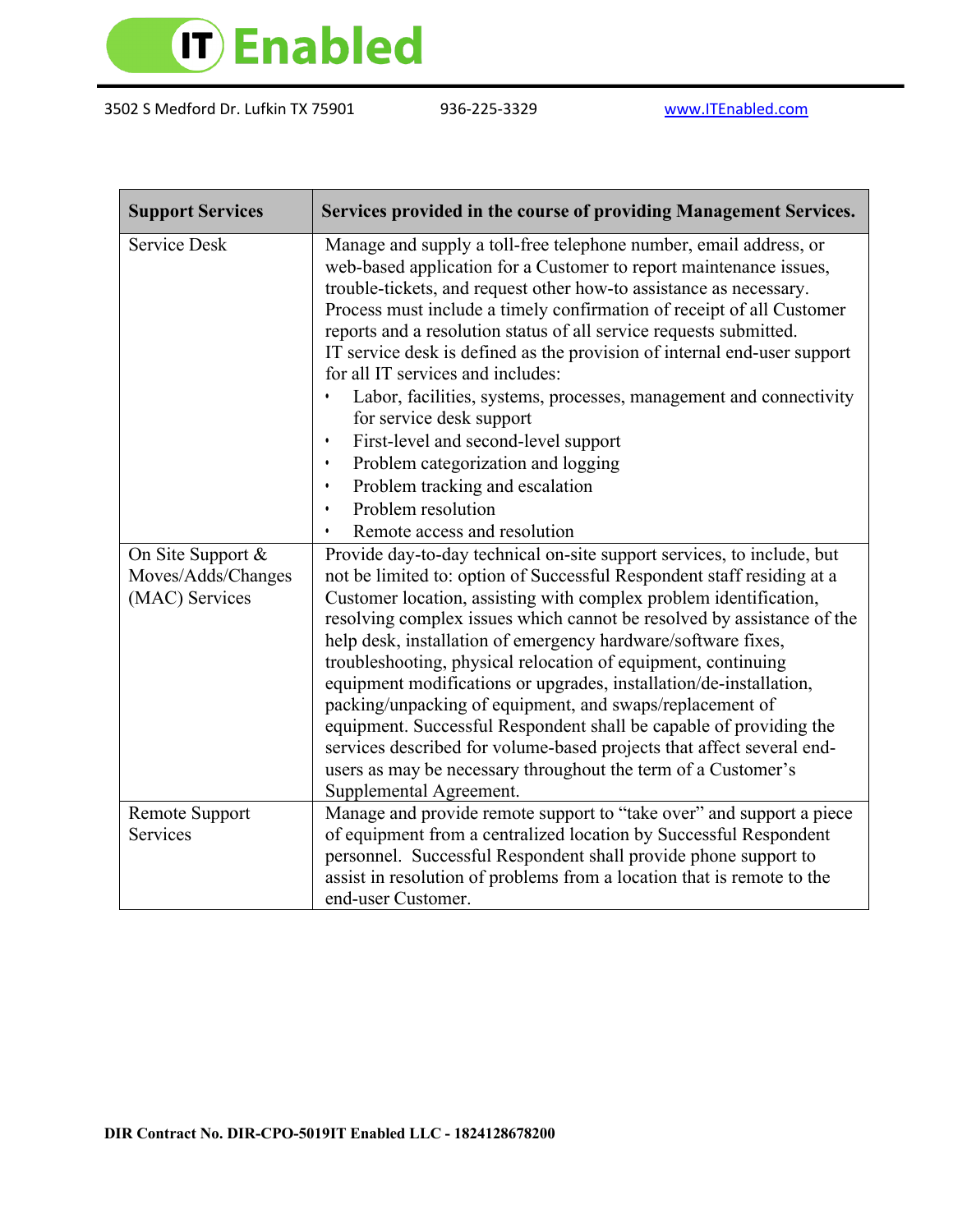

| Standard and Ad Hoc        | Produce various types of reports via online or hard copy as may be      |
|----------------------------|-------------------------------------------------------------------------|
| Reporting and              | required by a Customer. These may include, but not be limited to:       |
| Documentation              | number of problems/calls logged, number of dispatch calls, and          |
|                            | resolution time frames. Successful Respondent shall allow a             |
|                            | Customer's authorized end-user to have electronic access to view and    |
|                            | query Successful Respondent's standard reports.                         |
| Break/Fix/Maintenance      | Manage support services, including bearing any cost, for all equipment  |
| <b>Services</b>            | owned and provided by the Successful Respondent. This would include,    |
|                            | but not be limited to: time and materials maintenance, troubleshooting, |
|                            | on-site support function, and upgrading of equipment as needed to       |
|                            | provide any new technology features.                                    |
| Unwind/End of              | Manage the de-installation and packaging of Successful Respondent       |
| <b>Engagement Services</b> | provided equipment, to include but not be limited to: providing a plan  |
|                            | to manage the unwind of the services, and removal of hard drives to be  |
|                            | left with a Customer for destruction                                    |